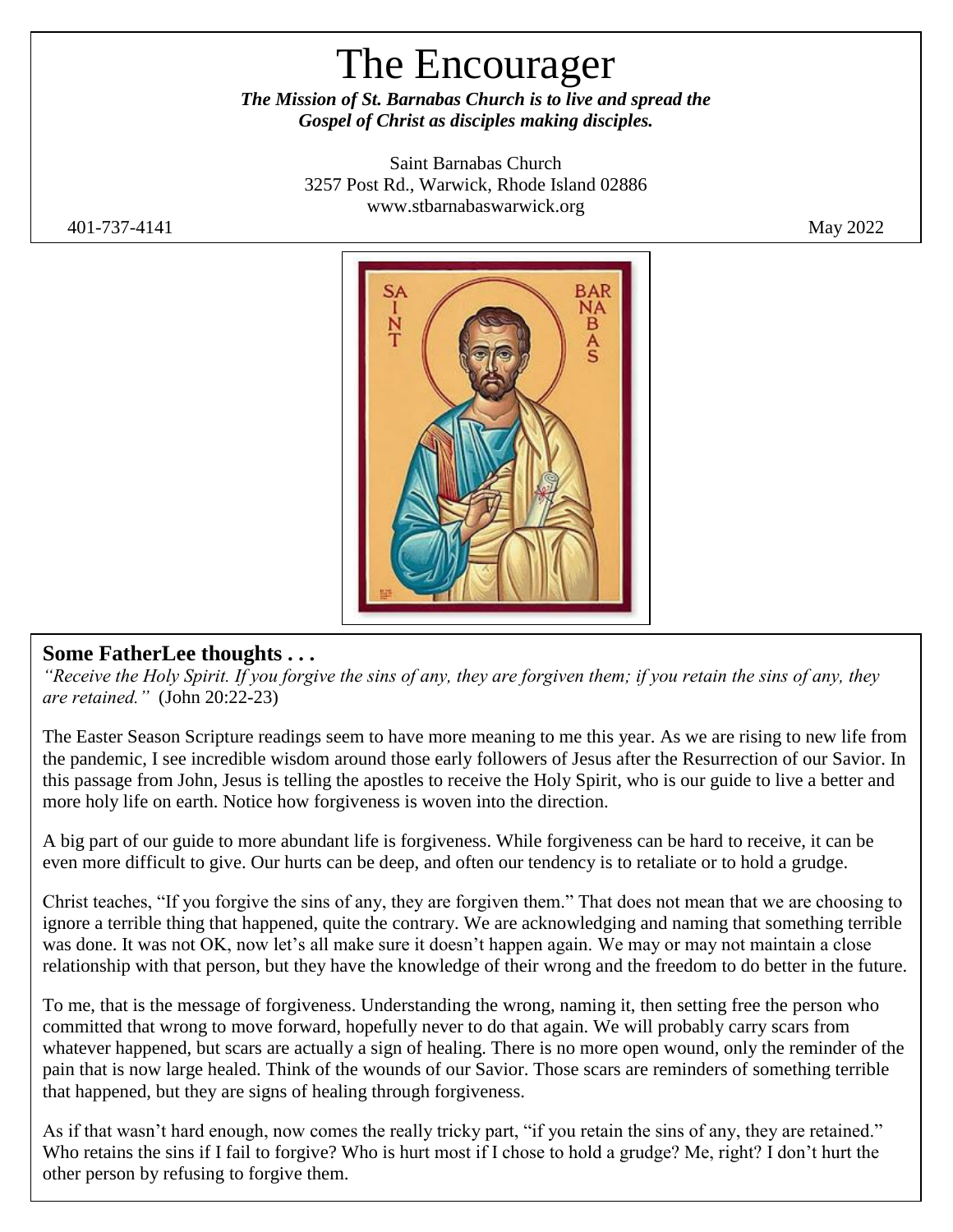They may be completely oblivious to the hurt they caused. They may not even care. Forgiving someone is designed to not only set that person free to do better in the future, it also sets me free. Because, when I hold a grudge, I let their sins continue to harm me. I am held captive to what they did wrong to me. I am not able to emerge from pain into the freedom and love God wants for me.

In all likelihood, I will not let someone who really hurt me close enough to harm me in that way again, but I my life is better if I strive to forgive them. I can know freedom and hope and joy and love if I let go of their wrongs, so they no longer have any influence on my life. That is one of the many ways that our God leads us toward more abundant life on earth, while we wait in joyful expectation of eternal life with those we love.

Therefore, I encourage you to name those instances when you have been harmed. It is probably best to avoid confronting the person who did the harm. In your prayers, ask God to help you forgive that person. Let Christ's grace surround you. Like a gentle spring rain, let grace seep into your heart. May you be set free from your wrongs and free from the wrongs of others, so that you rise to more abundant life.

Join me this Easter Season as we claim the Resurrected life together.

Faithfully, Fr. Scott

# **May Day Potluck Brunch**



A Potluck Brunch will be held on Sunday, May  $1<sup>st</sup>$ , following the 10 a.m. service. All are welcome! A sign-up sheet for potluck items is on the back table, please sign up if you are able to bring a dish. An attendance sheet is also available; please sign up so that we can plan accordingly. Any questions, please contact Sr. Warden Heather Rodrigues. Please call Robin in the office for her contact information.

## **May Baskets**



During the pot luck brunch there will be May Baskets filled with special treats for sale. All proceeds will go towards the refurbishing of our Sanctuary Candle.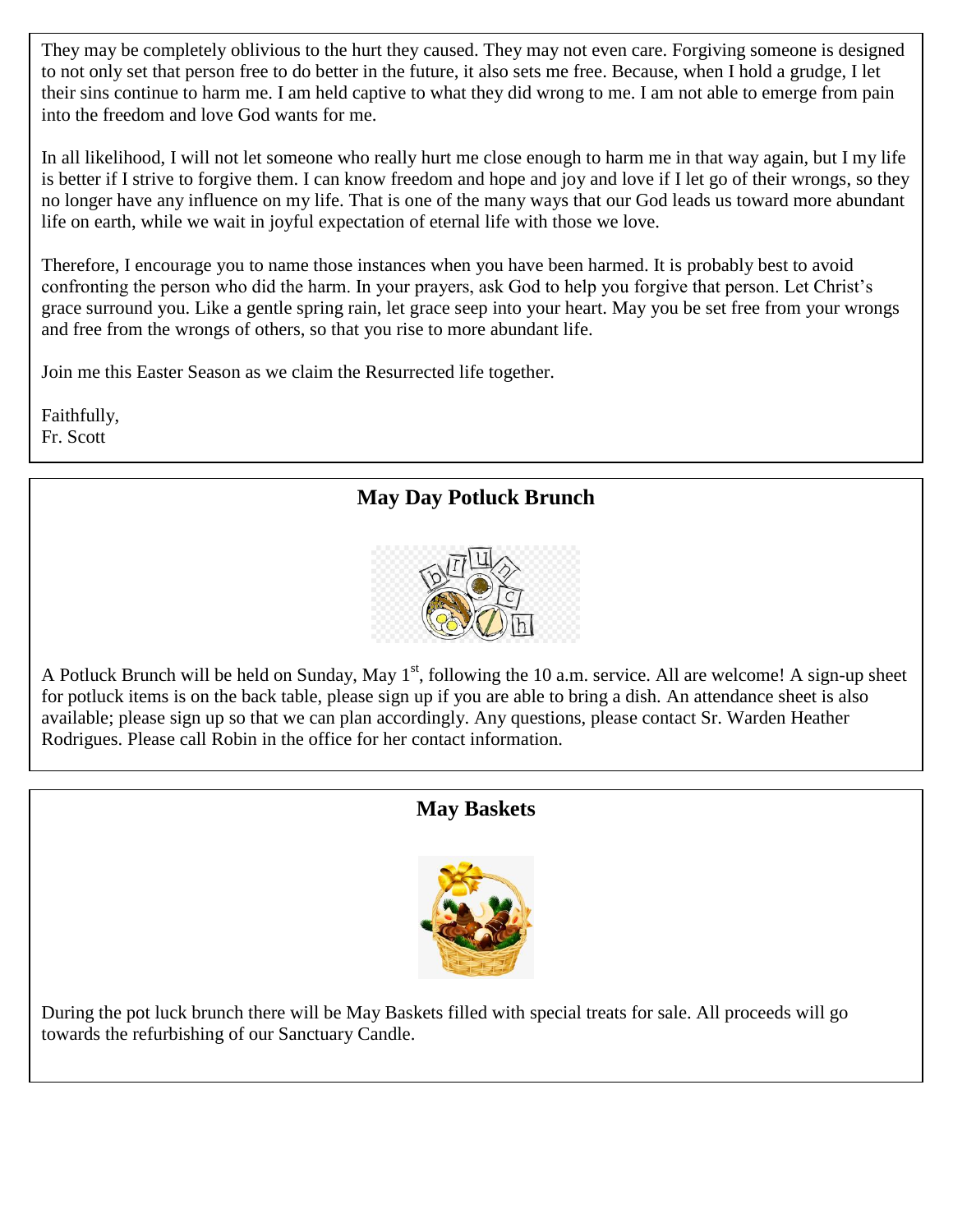# **Healing Prayers May 1st**



You have the opportunity to participate in prayers for healing, the laying on of hands, and annointing with Holy Oil. At the end of the service, simply move to the front of the church. After Fr. Scott greets those leaving church he will join you as we pray for ourselves and those in need. If you ever need prayers for healing please speak to Fr. Scott, you do not need to wait until the first Sunday of the month.

# **Mid-week Eucharist & Bible Study**



On Wednesdays, there is another opportunity for worship and study. At 10:00 a.m. there will be a Rite I Eucharist in the Guild Room immediately followed by a Bible study. We are currently studying the Parables of Jesus All are welcome!

## **Morning Prayer**



On Tuesdays & Thursdays mornings at 10:00 a.m. Fr. Scott holds a short Morning Prayer Service. This gives us another chance to pray for this world, this nation, our church, our friends, family and even our enemies.

## **Happy Birthday**



We would like to wish those celebrating birthdays in the month of May a very Happy Birthday!

James Lindopp Sheryl Nichols

Benjamin Carignan Alexis Nickerson Stephen Hinger Chrystal Tyson Jessica Iozzi Tammy Salisbury Dave Hartley **Iulie Mixner** Therese Beauregard David Butziger Heather McLaughlin Wanda Michaelson Dianne Whitehead Kelley Holmander Joan Schofield Emily McMahon Carolyn Smith Pruet Beaureard Helen Becker Bill Gray Bill Gray Helena Dexter John Wright Elizabeth Pashkovsky James Bernardino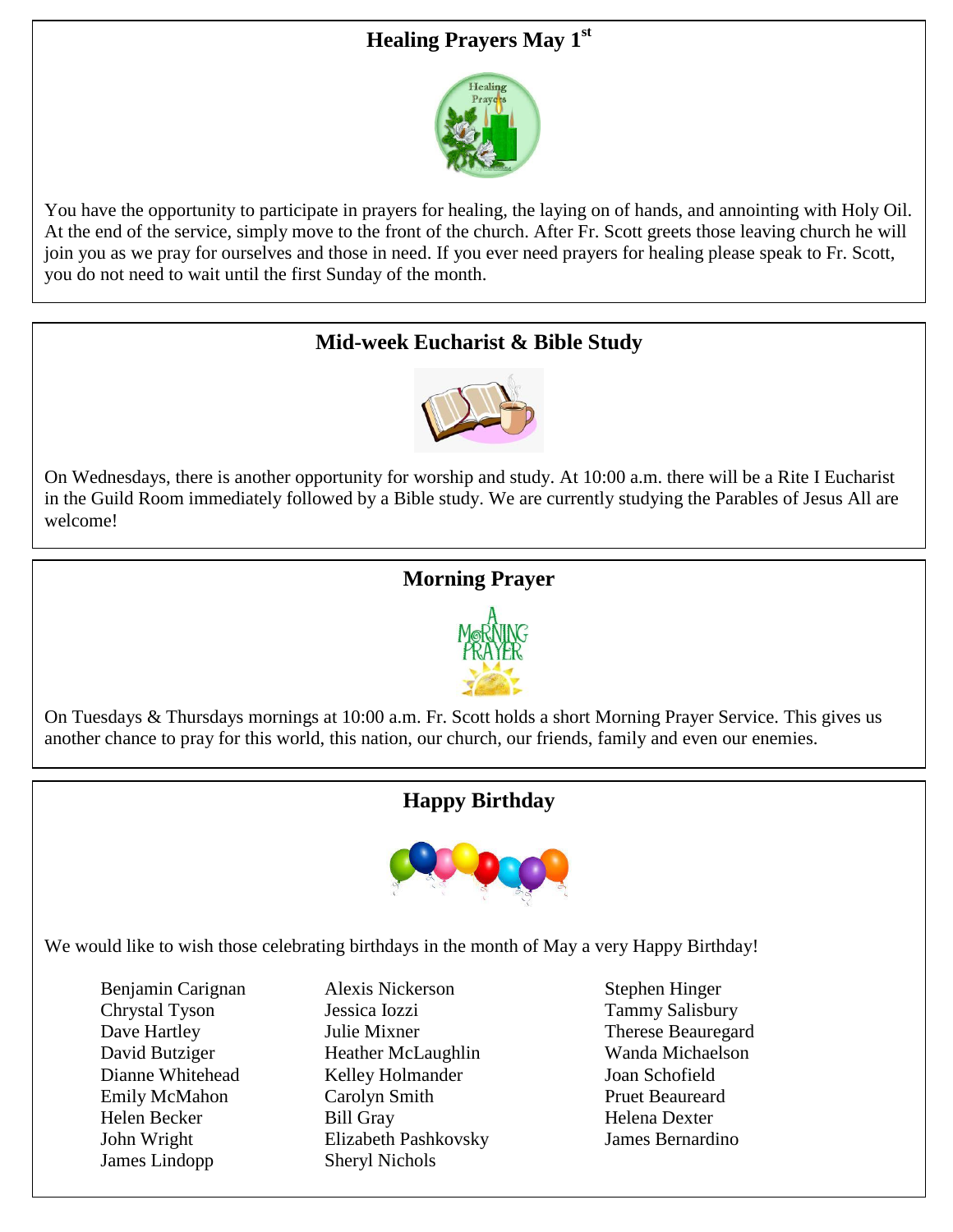## **Prayer Chain**



Our prayer chain is organized to meet the prayer needs of our parish family as well as those in our community of family, friends and neighbors. It functions as a rapid response to anyone in need of prayers. Because prayer requests are communicated by e-mail, the Prayer Chain is available 24/7. Robin Beckwith, our coordinator keeps a list of voluntary prayer intercessors, and we always welcome new volunteers! Please contact Robin Beckwith our prayer chain coordinator if you have a prayer request or would like to volunteer. Please call the parish office for her contact information.

# **Flowers & Sanctuary Candle**



If you would like to have flowers on the Altar or the Sanctuary Candle lit in memory of someone special or in celebration of a special event, there is a calendar with envelopes located in the back of the church. Please complete and drop in the collection plate or you may hand to an usher.

# **WestBay Community Action**



Thank you to those who continue to donate to the Food Bank during these difficult times. They are much appreciated and help local residents in need. You can bring them to church on Sunday mornings; there is a donation bin at the back of the church or to the parish office during office hours. Thank you to Richard Carr who has volunteered to bring the donations to Westbay.

## **Social Media**



If you haven't already, please like our Facebook page (St Barnabas Episcopal Church, Warwick, RI) and our Instagram page (stbarnabaswarwick). With everything going on you won't miss out on any parish news.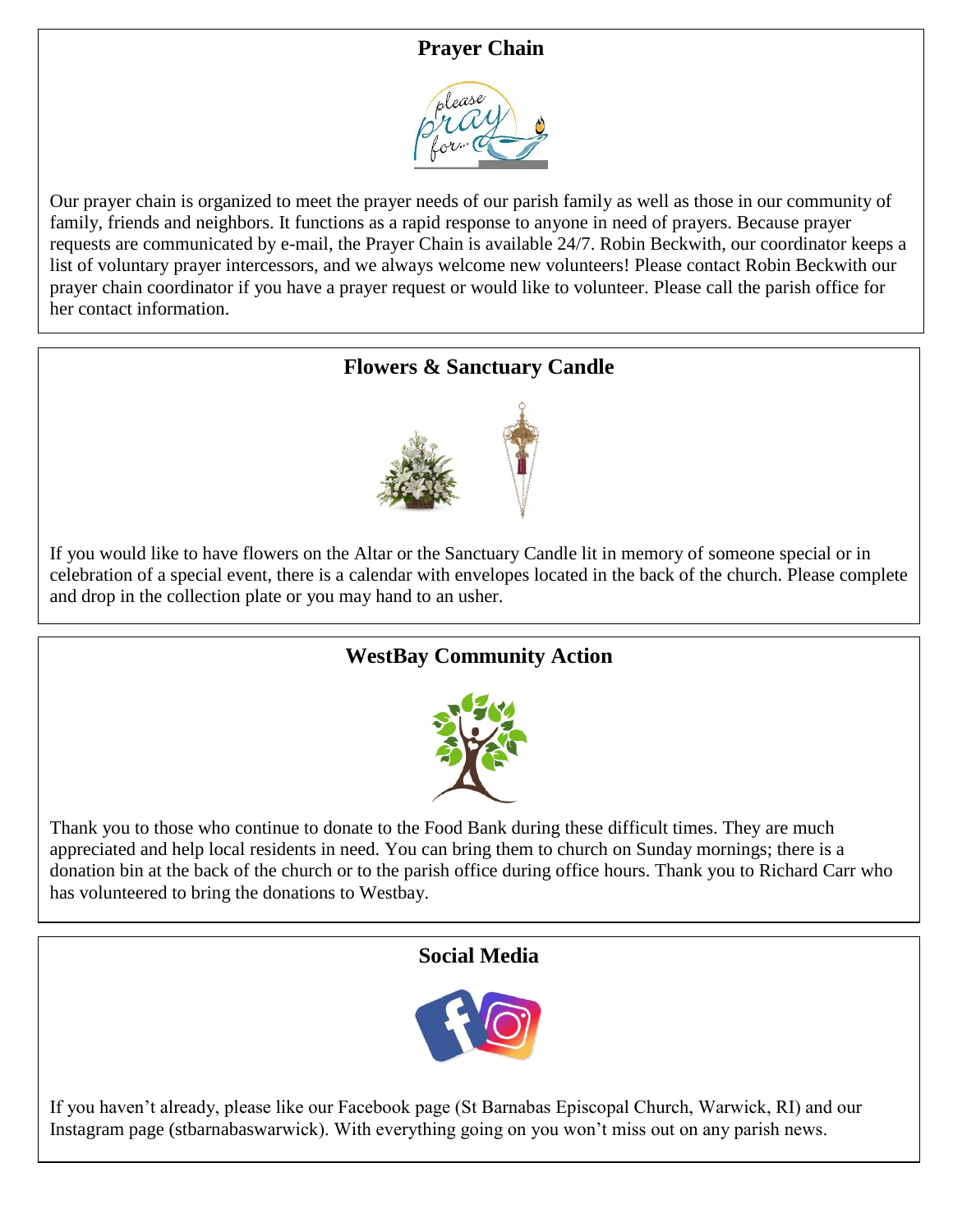# **Happy Mother's Day, May 8, 2022**



We would like to wish a Happy & Blessed Mother's Day to all our Mom's here at St. Barnabas.

#### **Coffee Hour**



Thank you to those who volunteer, we are in need of more of you to help for this fellowship to continue. There is a sign-up sheet available in the kitchen during coffee hour for you to donate your time & talents. Please join us!

# **Memorial Day**



The parish office will be closed on Monday, May  $30<sup>th</sup>$  in observance of Memorial Day.

# **Invitation for Fellowship**

 $\sqrt{16}$ 

The family of Paul Tetreault is inviting everyone from St. Barnabas to a coalition at The Bay Pointe Club, 19 Bay Pointe Dr., Buzzards Bay, MA. This will be in the afternoon of Monday, May 16, 2022 following his funeral. (details forthcoming) If you would like to attend please RSVP. Please call Robin in the parish office and she will provide you the phone# or email address that you will need to respond to.

## **Prayer for Peace Among the Nations**



Almighty God our heavenly Father, guide the nations of the world into the way of justice and truth, and establish among them that peace which is the fruit of righteousness, that they may become the kingdom of our Lord and Savior Jesus Christ. Amen.

(BCP 818)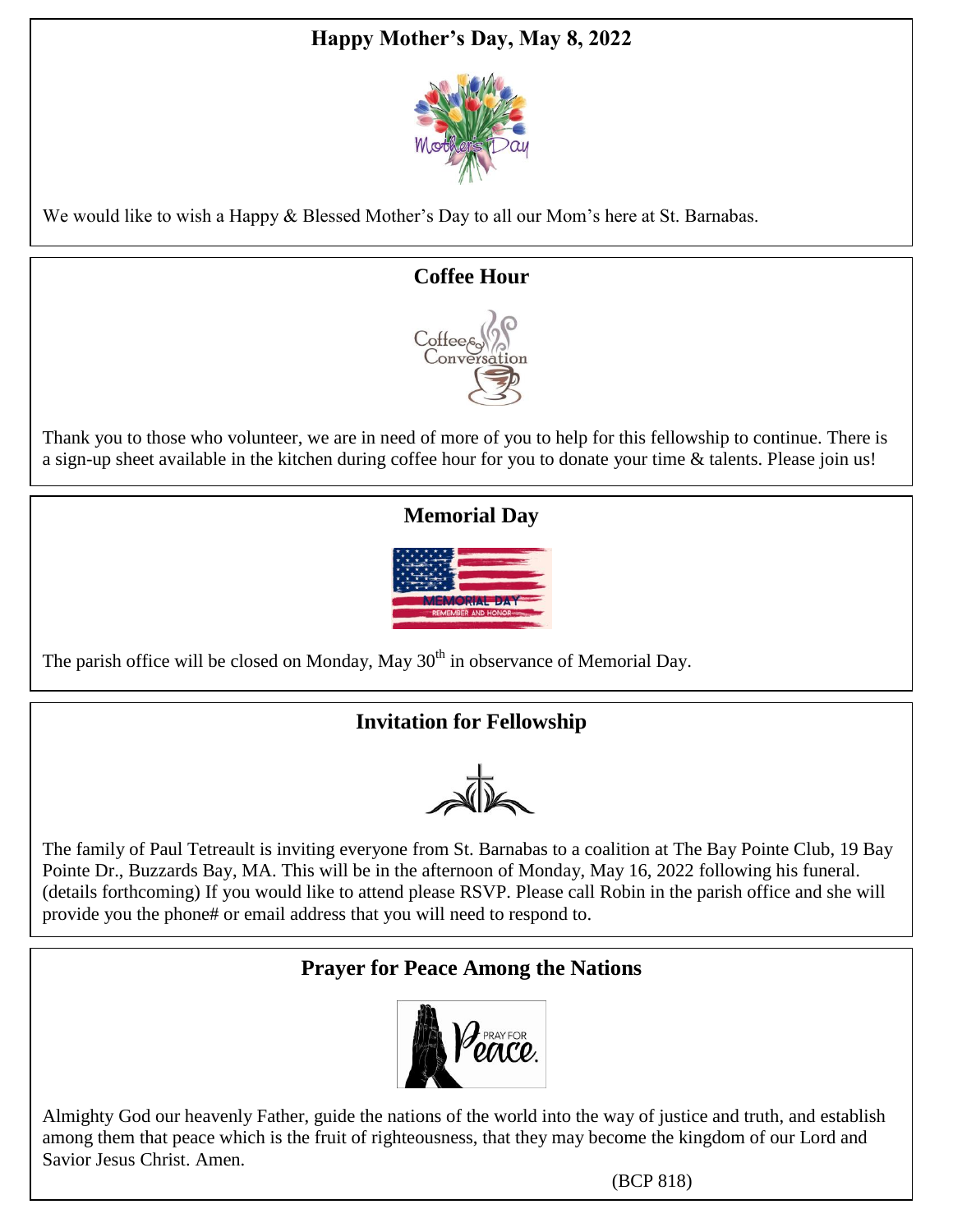#### **Sunflowers for Ukraine Fundraiser**



Thank you to all who contributed to our Episcopal Relief and Development Appeal for the ongoing humanitarian crisis in Ukraine. Together, we raised \$3500.00 for ERD!!! Our donation has been sent to aid in the relief efforts for basic human needs as Ukrainians flee their homeland into neighboring countries. Your heartfelt generosity reflects your compassion and hope as we strive to embody God's word with this unselfish action. Do continue to keep Ukraine in your prayers. Again, my sincere thanks for your kindness and generosity. Joan Schofield



# **Heather's Highlights**



Hello All & Welcome May!

I would like to take this moment to say THANK YOU to our wonderful and generous parishioners. During the past month we have had several outreach opportunities to assist aid for those in need, and our amazing parishioners of St. Barnabas Church contributed tenfold! First, an unbelievable fundraising event for those affected in Ukraine (Sunflowers for Ukraine) raised an incredibly generous amount.

We had an astonishing response to the House of Hope Outreach event. Over 20 "full to the top" Easter meal boxes were donated; along with grocery store gift cards. We donated 20 Easter baskets full of Easter goodies for deserving children. Thank you to the organizers of these events. The humbling response to those in need filled my heart.

Our volunteers in our congregation deserve a shout out as well! Our ushers and readers, our tellers and altar guild are all volunteers on a regularly scheduled basis. Our coffee hour volunteers also deserve a big thank you! Coffee hour has always been a welcomed opportunity to gather with our church family, and it would not be possible without our volunteer bakers and coffee brewers. If anyone is interested in joining any of these ministries, or would like more information on volunteering; please see Father Scott or myself.

I am very grateful and am always impressed by the generosity of time, kindness, and generosity of our parishioners. THANK YOU ALL!

Heather Rodrigues Sr. Warden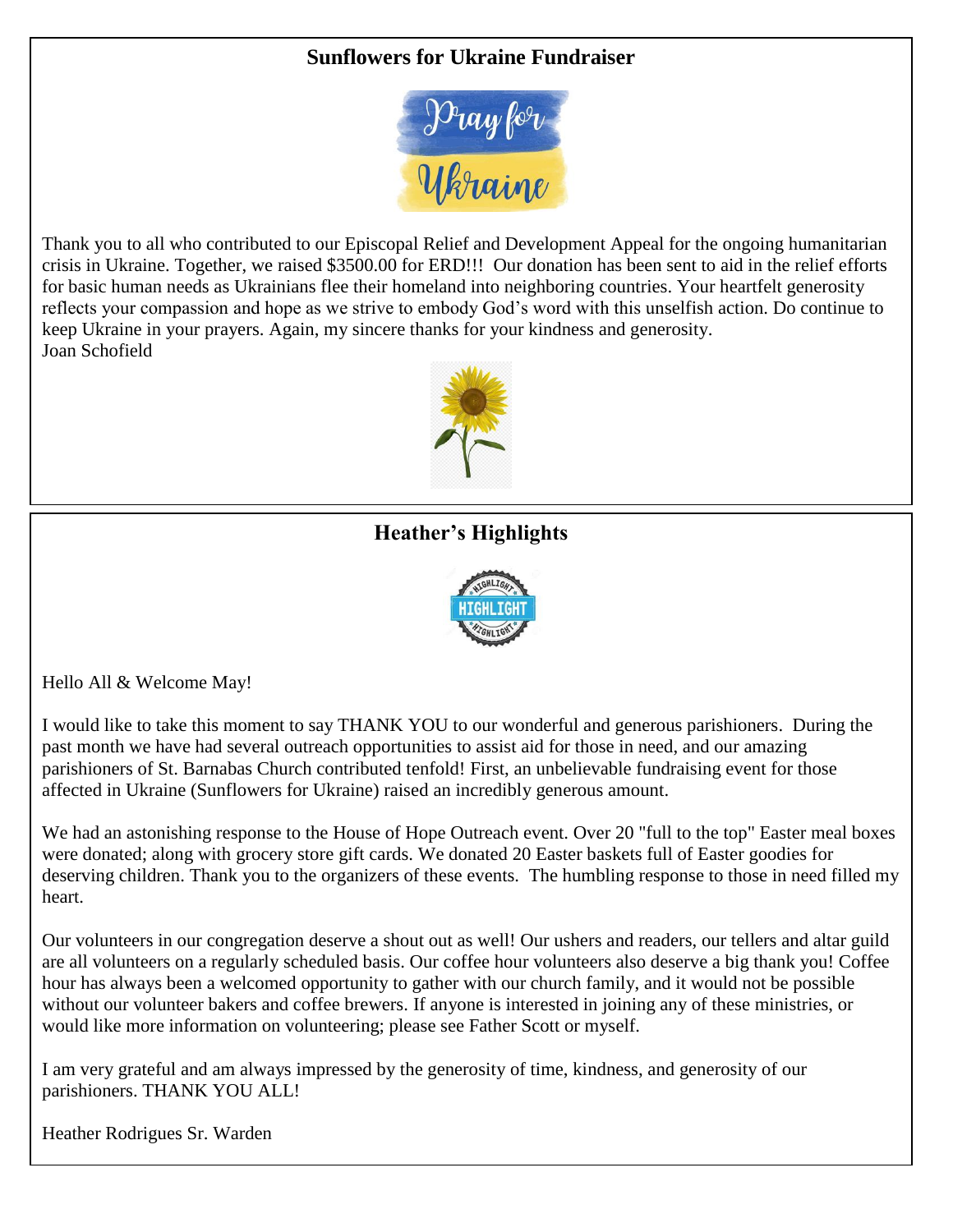#### **Books through Bars**



Have you noticed the bookcases downstairs and wondered what they were for? We welcome Books through Bars to St. Barnabas.

#### WHO WE ARE

Providence Books through Bars is a non-denominational, all volunteer, prison book program. Our mission is to serve and support men and women in prison by sending them free books and reading material. We were founded in 2003 and have remained active since then. We received our 501c3 status in 2012, with an established board of directors.

#### WHAT WE DO

As a prison book program, we receive letters directly from inmates around the country requesting books that are of interest to them. We work to collect donated, gently used books and organize them on bookshelves by topic. Our volunteers read the letters from the incarcerated people, choose books that best match the requested books and then package them up to be mailed directly to the incarcerated individual.

St. Barnabas welcomes this group into our space. Their presence helps us "respect the dignity of every human being." (BCP 305)

You will have the opportunity to donate books, but not yet. Please give them time to get settled. They will give us a list of books that are most helpful to their cause, and some of you might volunteer to help them.

#### **Easter Flowers Decorating the Church on Easter Sunday Were Given to the Glory of God and**

#### *In Loving Memory of:*

Paula Doeg, Helen & Louis Doeg, Nathan Mederiros by Jeff & Susan Federico.

Gus MacLeod, John McLaughlin, Steve Springer, Jun Lee by Heather McLaughlin

Alberico Suppappola, Domenico & Speranza Suppappola, Fortunata, Suppappola, Albert & Annie Jones, William & Norma Briggs, Lawrence Jones, Herbert Jones, Richard Jones, Marcia Bowers, Eleanor Seddon, Rita Rose, Shoris Papandreou by Heidi Seddon.

Stanley W. Schofield Sr., Dorothy I. Schofield, Leslie Gomes, George & Gertrude Schofield, Robert & Eleanor DeAvilla, William & Gertrude Colburn, John & Susan Slaven, John & Elizabeth Slaven, Frederick T.R. Smith Jr., Janice Sullivan, Frederick Smith Sr., & Florence Smith, David Schofield, Barbara Bowker-Myers, by Stan & Joan Schofield.

William F. Nicholson, Barbara R. Watson Nicholson, Louis A. Watson, Doris E. Redman Watson, Everett R. Jones, Beverly A. Watson Jones, William L. Smith III, Barbara Pendell Smith, Helen & Elwin Pendell, Helen & Elliott Healey, Jerry L. Marcus, Ruth & Mel Cohen, Elinor & Albert Conde, Barbara & Ralph R Matteson, Jr, Harriett & Mark H. Tripp, Debbie & Mark Tripp, Victoria & Frank Amalfetano, Artur Aguiar, Robert Swenson, Steve Boler, Rose & Ed McQueeney, Virginia & Joseph Gilmartin, June & Orazio E Nicolace, Betty & Rev. Howard C. Olsen, Christopher Lombardo, David L DeAngelis Jr., and Adam Trombino by Beverly Nicholson Smith.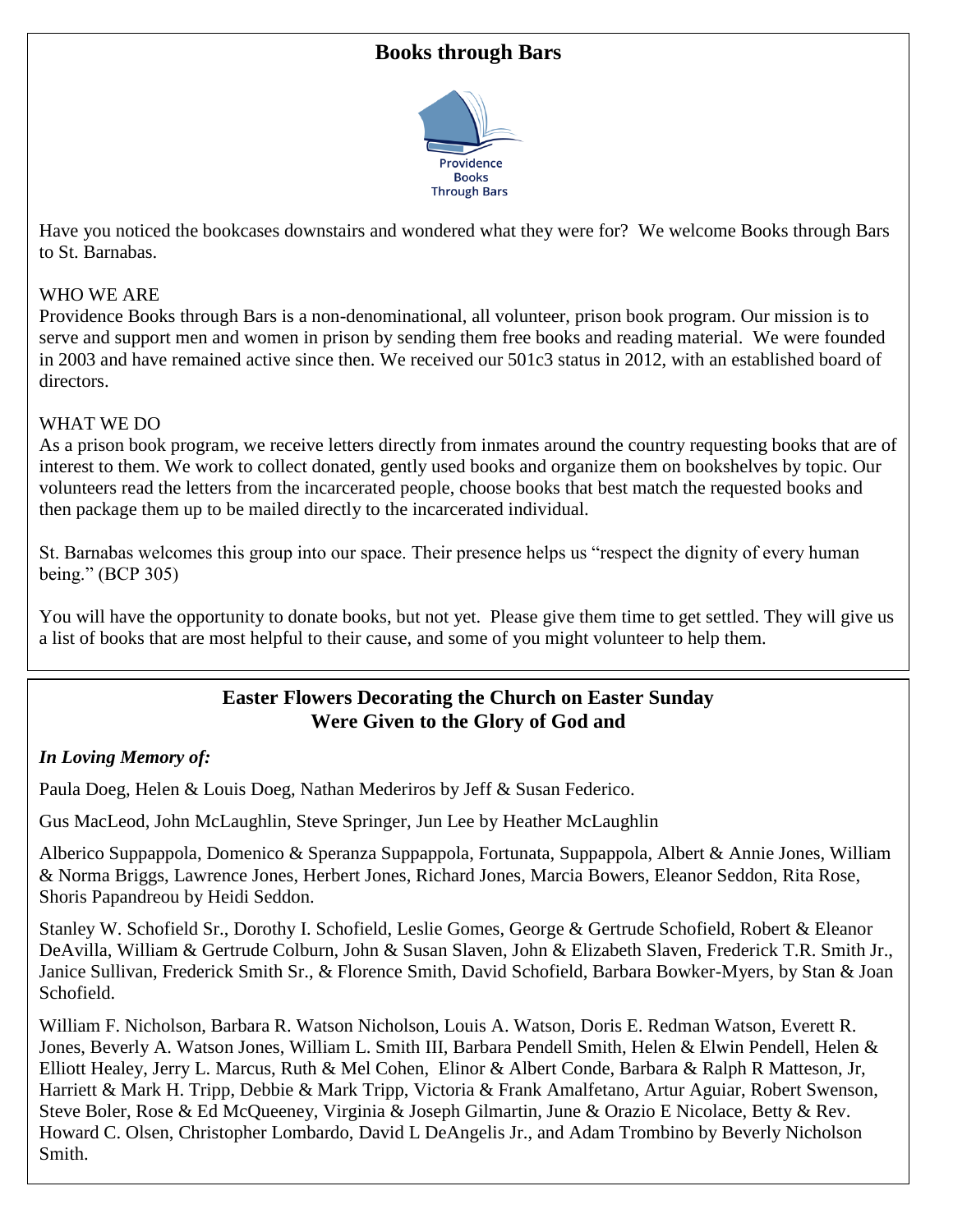Richard C. Spinney by Carolyn Spinney.

Paul & Bernadette Tetreault.

Mary & Raymond Coutcher by Michele Carignan.

Lillian, Joe & Jimmy by Dianne Whitehead.

John O'Neill, Mae & Robert Collibee by Kathleen O'Neill.

David A. Cannon, Larry Bayles, John & Phyllis Simonian, Vahan & Santook Simonian, Abraham & Betty Simonian, John & Helen Kirkman, Rev. Bjarne & Florence Erickson, Alan & Muriel McCoy, David & Lois Macaulay, Robert Macaulay, Edgar & Mable Pierce, Donald Shaw, Myra & Donald E. Shaw, Florence & Edwin Jenkins, Paul Mikowski, John Mikowski, Peter Patrick Cannon, Carrie & Henry Maksymowicz, Genevieve Jones, Jeff Thomas, Ed "Poppy" Babine, Louis Sanchez, Joan-Sandra McKnight, Cooper, Kingston, Oreo, Missy, and Sophie by Eric & Bonne Simonian.

Alphonse & Anna Fontaine and Ernest & Helen Pappas by Pete Fontaine.

Alfred & Janice VanPatten, Johann & Maria B. Greim, Maria Greim, Janet E. Shuster, Edward & Shirley Bouclin, Joseph & Johanna Zampini, Lewis & Lois Royal, Lillian, Joan & Alfred Villatico, Peter Donohue by Bea VanPatten.

Skip Smith, Ana & Armando Rodrigues, Louise Macomber, Frederick Sr. & Florence Smith, Wilbur & Barbara Bridge, Carol Bridge, Muriel Gardiner, Walfred & Elizabeth Nyman, Charolette Rodrigues, Scott Francis, Sean Eagan, Gerald Habershaw, Spunky & Tinker by Joe & Heather Rodrigues.

Morrison Jr., Morrison & Agnes Horridge, Mark Horridge, John & Leah Carmen, Marcia Fahey, Cheryl Leiber by Jane Horridge.

Derek Andersen, Nick Zingarelli, Ruth Curtis, George Banno by Margaret Andersen.

Hannah & Harold Hayes, Marion & Elia Centracchio, Don A. Centracchio, Esther & Lewis Carpenter, Alan H. Carpenter, Mabel & Howard Wheelock, Everett & Dorothy Hudson, Paula Hudson by Marcia & Donald Carpenter.

Lee Gilbert, Jeanette & Norma Paterson, Dottie & Ralph Gilbert by Michelle Gilbert.

Jack & Alice Lederman, Bob & Wendy Nelson, Dominic Malveto, Orlando & Virginia Malveto by Alice Marie Malveto.

Rosalind Wallace Green, Albert Ernest Green, Edna Myers Butziger, Edwin Lewis Butziger By Arnold & Rosalind Butziger.

Lowell Totten, Dorothy Totten, Ray Heroux, George McIntyre, Rose McIntyre, Debra McIntyre, Richard McIntyre by Dave & Audrey McIntyre.

Erma Turner, Teresa Turner, Jerry Turner, Ada & Joseph Turner, Ollie & Joseph Sheets, Sara Orr, Al Grant by Jim Turner.

Joseph Costa, Edith Costa, Arthur Gravelin, Jeannette Gravelin, Marguerite Costa by George & Carol Gravelin.

John Pashkovsky, Frank Crowther Jr., Amy Prado, John & Olga Pashkovsky, Edward Charpentier, Helen & George Wells, Barbara Meinel, George Wells Jr., Joseph Coffey, The Rev. William & Marjorie Kite, Jared Coffey, The Rev. John & Carol Wells Barrett, John Crowther, Nicholas Pashkovsky, Frank M., & Ruth Crowther by Betty Pashkovsky.

Robert Frueh, Jean & Bessie Ricci by Gail Frueh.

The Rev. Fred & Ruth Jellison, Josephine, Joe Jr., Linda Swinski by Ivy Swinski & Jane Jellison.